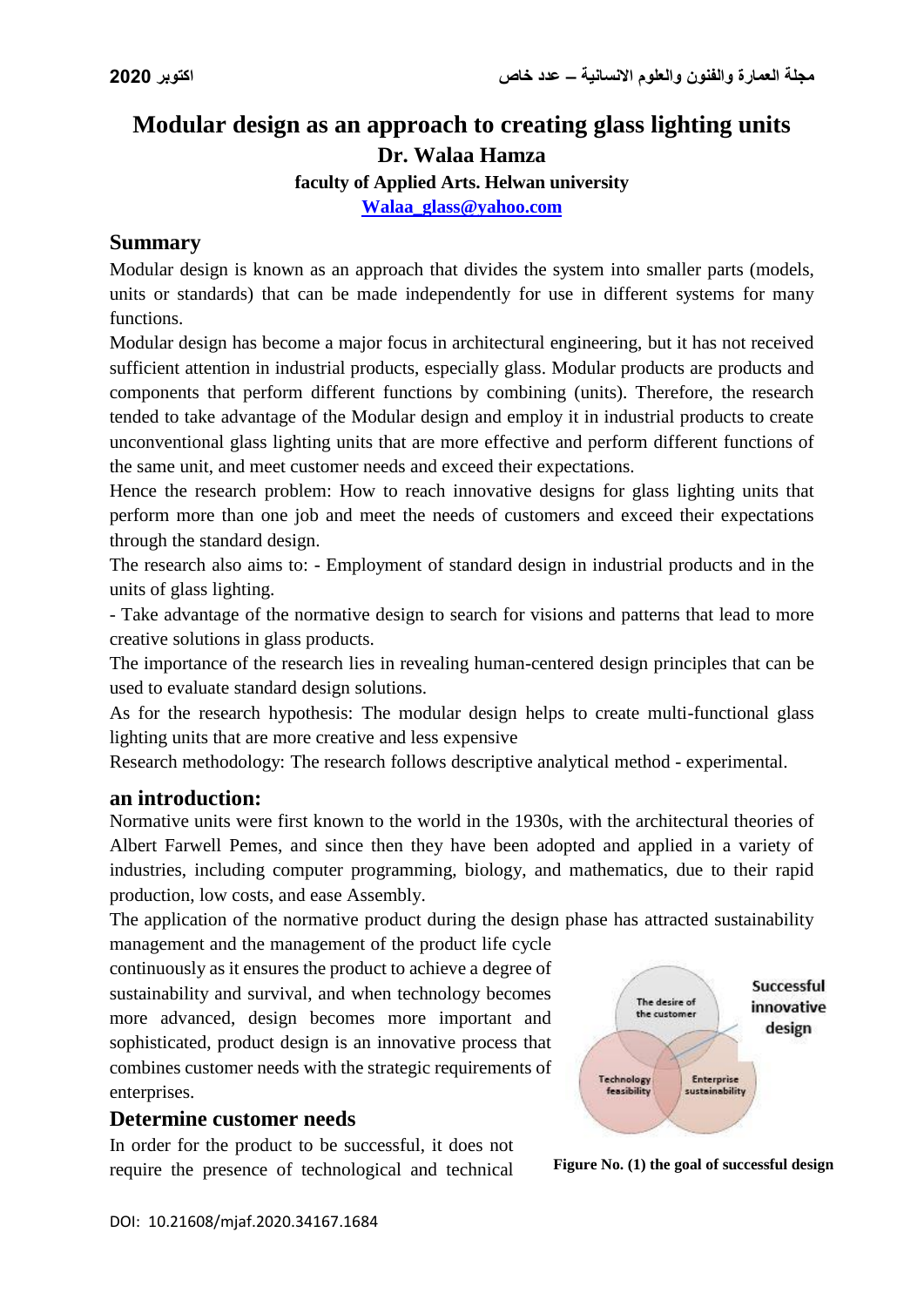opportunities only, but there must be a real need and desire to obtain the product, and the new products will achieve success when they meet the real and perceived needs of the customers, hence the following statements (approaching the customer, listening to the customer's voice). And normative design occupies a great importance, as it develops the sense of listening in the institutions to produce innovative products that guarantee their success in the market, because its basis is listening to the needs and desires of the customer

## **Modular design concept**

 (Modular design) is the design of units, it is an approach that divides the system into smaller parts (models, units or standards) that can be made independently for use in different systems of many functions, allowing them to separate and recycle and give a degree of flexibility in the design of the final product.

## **Modular products**

Modular products indicate that they are products that perform different functions by combining

units, as they can generate a large number of different products from the same units through the difference in their composition, and the term modularity is related to normative products in a large way, as it arises from the division of the product into separate components Modules differ in definition, depending on context and industry, however, in general, modules refer to something created from standard units - modules - that can be separated or



combined to create a complete product, a simple example is a sectional sofa consisting of several individual modules. Small, sectional sofa can be rearranged in various ways, depending on space and user preferences.

## **Modular Product Features**

There are many advantages of standard products for institutions as well as for customers, and some of them are mentioned below:

### **Modular product advantages for institutions:**

1- Rapid manufacture of small individual units.

2- Concurrent engineering is possible (many engineers work simultaneously on multiple units where they are produced in parallel and not in succession).

3- Production licenses due to saving time.

4- Flexibility, as units can be modified / replaced easily, as it facilitates finding weaknesses in the product and changing them only without compromising the rest of the units.

5- Ease of modifying, maintaining or disposing of the product (since the product is divided into units, it is only necessary to dispose of a specific unit without the rest of the parts.

### **Modular product advantages for customers and users:**

- 1- Increasing the diversity of products.
- 2- Cheaper price due to cheaper and faster production.
- 3- The materials can be reused / recycled as standard products are more sustainable.
- 4- Recruiting / arranging the product according to the user's preferences.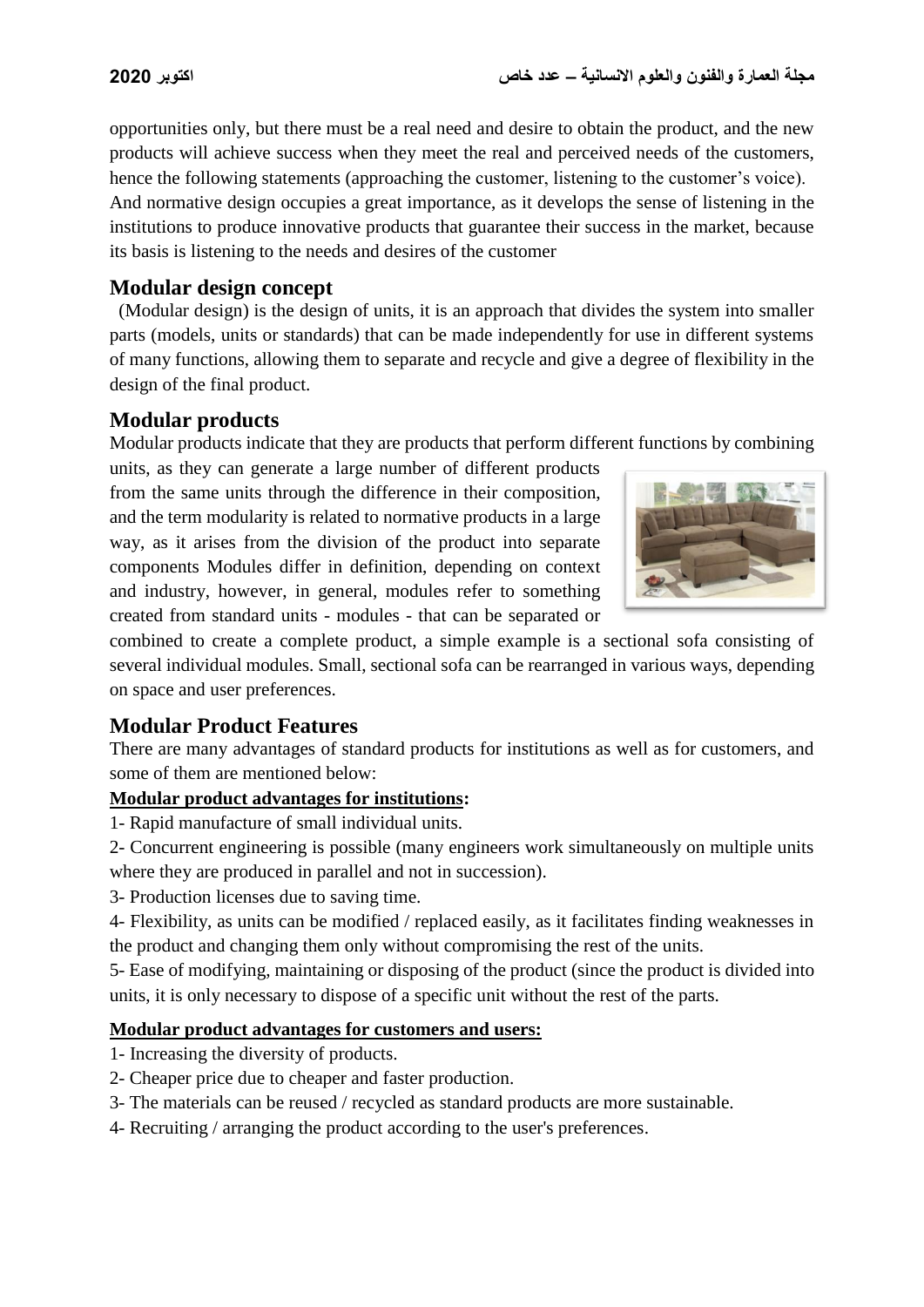## **Human-centered design principles:**

We live in a world full of natural things, and the rest are artificial. Every day we face thousands of things, many of which are new to us, many new things are similar to those we already know, but many are unique, yet we manage it well. How do we do that? Why when we face so many extraordinary natural things, we know how to interact with them? The answer lies in a number of design principles centered around the human or the client as mentioned by Don Norman)):



## **Glass lighting units:**

Lighting is the main and most important element

when establishing interior design, and with the development of technology and its ramifications, the importance of human dependence on lighting has increased in order to enhance the functional and aesthetic performance of interior architecture, so lighting has become a priority of interior design, as it works to highlight the beauty of the elements within the architectural space, as well as meet Practical and aesthetic requirements in architecture, as it plays a big role in the psychological state of a person, lighting is divided into two types, which are natural lighting, which comes from the sun, and industrial lighting, which we obtain by different lighting units, which is what we focus on in this research.



## **Amount of illumination required:**

The amount of lighting required varies depending on the use and the place in which the lighting unit is placed, it is important to have lighting appropriate for vision and not stressful to the eye, as well as homogeneity of lighting on the work surface and there are some terms related to lighting we review some of them: -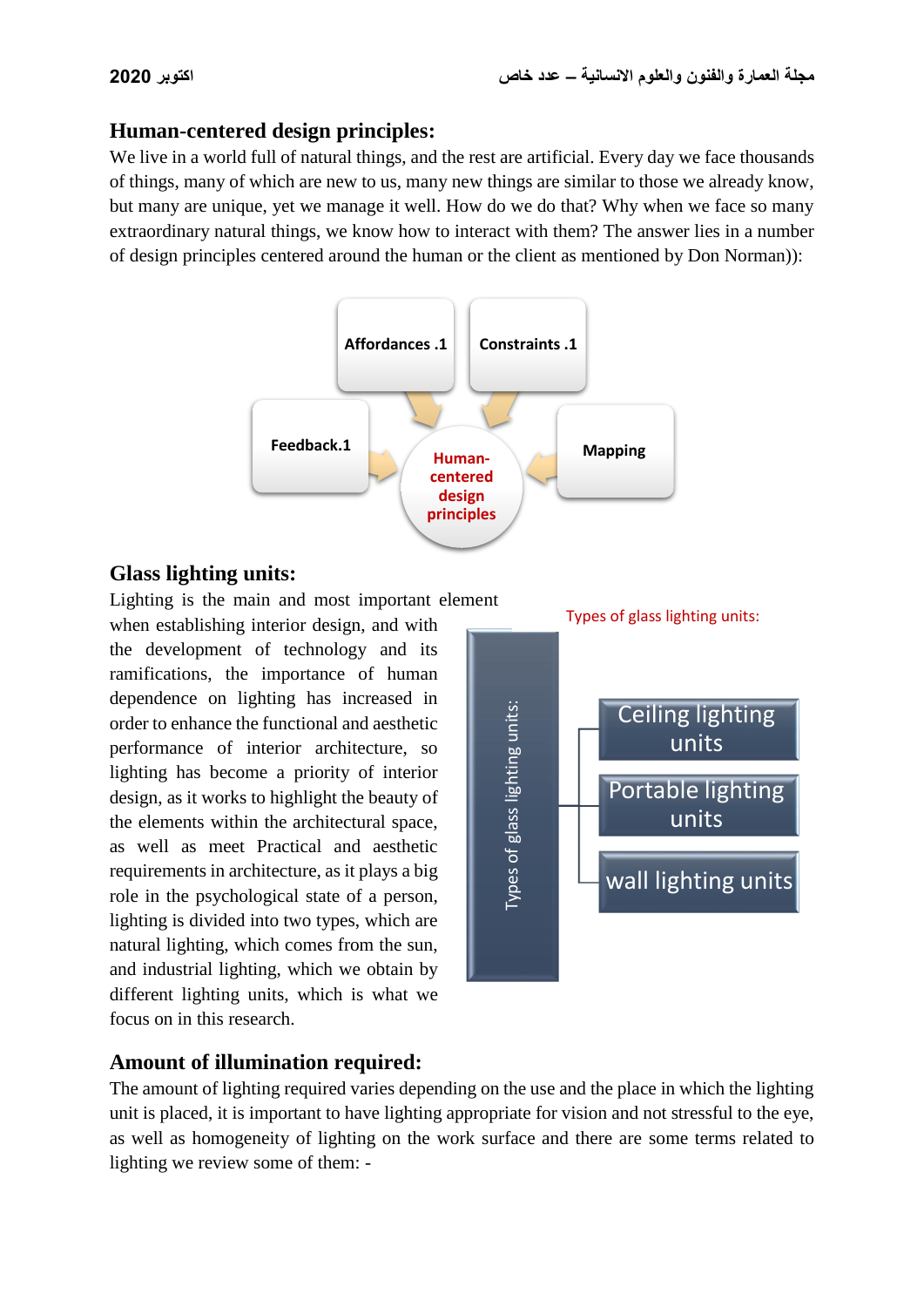### **Luminous flux:**

Luminous flux is defined as the amount of light coming from the light bulb in all directions, and is measured in a unit called Lumen and is important for choosing the appropriate illumination.

### **Luminance level:**

The amount of light in a place, measured in units called lux, and one lux equals one lumen per square meter.

### **Optical intensity:**

It is the amount of light in a specific direction and is measured in a unit called the Candela Cd. The difference between the light flux and the light intensity is that the first expresses the amount of light in all directions, while the light intensity is in one direction (a specific angle).

## **Methodology for designing glass lighting units through modular design:**

A typical four-step process for creating standard glass lighting units is suggested:

1- Designing the lighting elements and assembling the internal components inside the units in the design. The design is done through focusing on:



2- Development of a model for the components and functions of glass lighting units, taking into account:

Technological simplicity. - The ability to change.

Standardization. Understanding diversity.

3- Create an engineering drawing for the glass lighting units to better illustrate the projections and modules.

4- Knowing how the glass units are combined and the possibility of changing and switching to get more than one product.

And for the success of the standard design is based on the design of the unit and its development through the application of the unit system and the development of relations between them in the form, where the excellence in product development depends mainly on the capabilities of assembly among them, taking into account the sequence of stages and relationships, and putting the needs and desires of customers in mind until reaching the product The normative,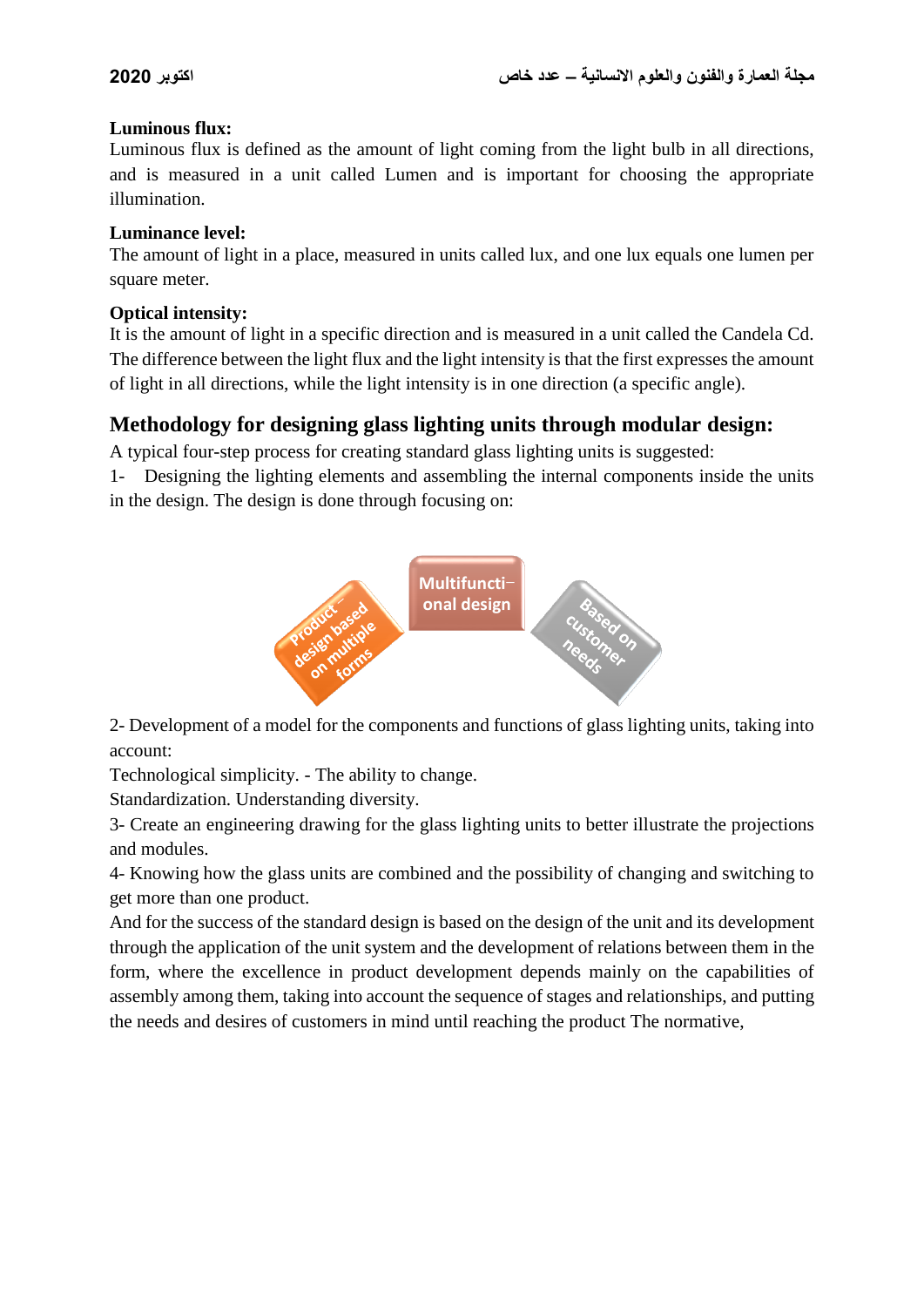# **Applications**

| First application (office lighting unit)                                                                                                                                                                                                                                                                                                                                                                                                  |                                 |  |  |  |
|-------------------------------------------------------------------------------------------------------------------------------------------------------------------------------------------------------------------------------------------------------------------------------------------------------------------------------------------------------------------------------------------------------------------------------------------|---------------------------------|--|--|--|
|                                                                                                                                                                                                                                                                                                                                                                                                                                           |                                 |  |  |  |
| Multi-function (desk lamp, pen holder, and staples)                                                                                                                                                                                                                                                                                                                                                                                       | <b>Based</b> design             |  |  |  |
| $14.5 * 30cm$                                                                                                                                                                                                                                                                                                                                                                                                                             | Unit size                       |  |  |  |
| It is the glass unit and it is a cylinder and it is cut with an electric saw in<br>a direction of 45 degrees, As well as metal pipes, which is already<br>present in the local market, and the glass is combined with metal<br>together with a nail, and the movement is carried out through the two<br>metal columns.                                                                                                                    | Modular unit                    |  |  |  |
| Blow mold with spindle and with chainsaw 45 degrees                                                                                                                                                                                                                                                                                                                                                                                       | Production<br>method            |  |  |  |
| The design idea depends on the kinetic performance in the forward<br>direction, and with different movement, the feeling of mass and space<br>differs, which leads to the spread of light and its projection on the front<br>side. As well as the use of the bottom to place tools stationed in it, and<br>the unit contains a drawer to place small tools such as pins and other<br>things, which makes it a multi-functional unit.      | Design idea                     |  |  |  |
| Direction of light diffusion in the forward direction downward                                                                                                                                                                                                                                                                                                                                                                            | Direction of light<br>diffusion |  |  |  |
| Venus bulb sprint 11 watt white light                                                                                                                                                                                                                                                                                                                                                                                                     | Lighting type                   |  |  |  |
| The design includes some design principles such as the properties of the<br>external appearance Affordances where through the appearance the<br>customer knows how to use it easily, as well as the principle of<br>constraints through the direction of movement of the upper part as it<br>moves in the side direction only or in the direction of stillness down.<br>Likewise, the principle of mapping through the on and off button. | Design principles               |  |  |  |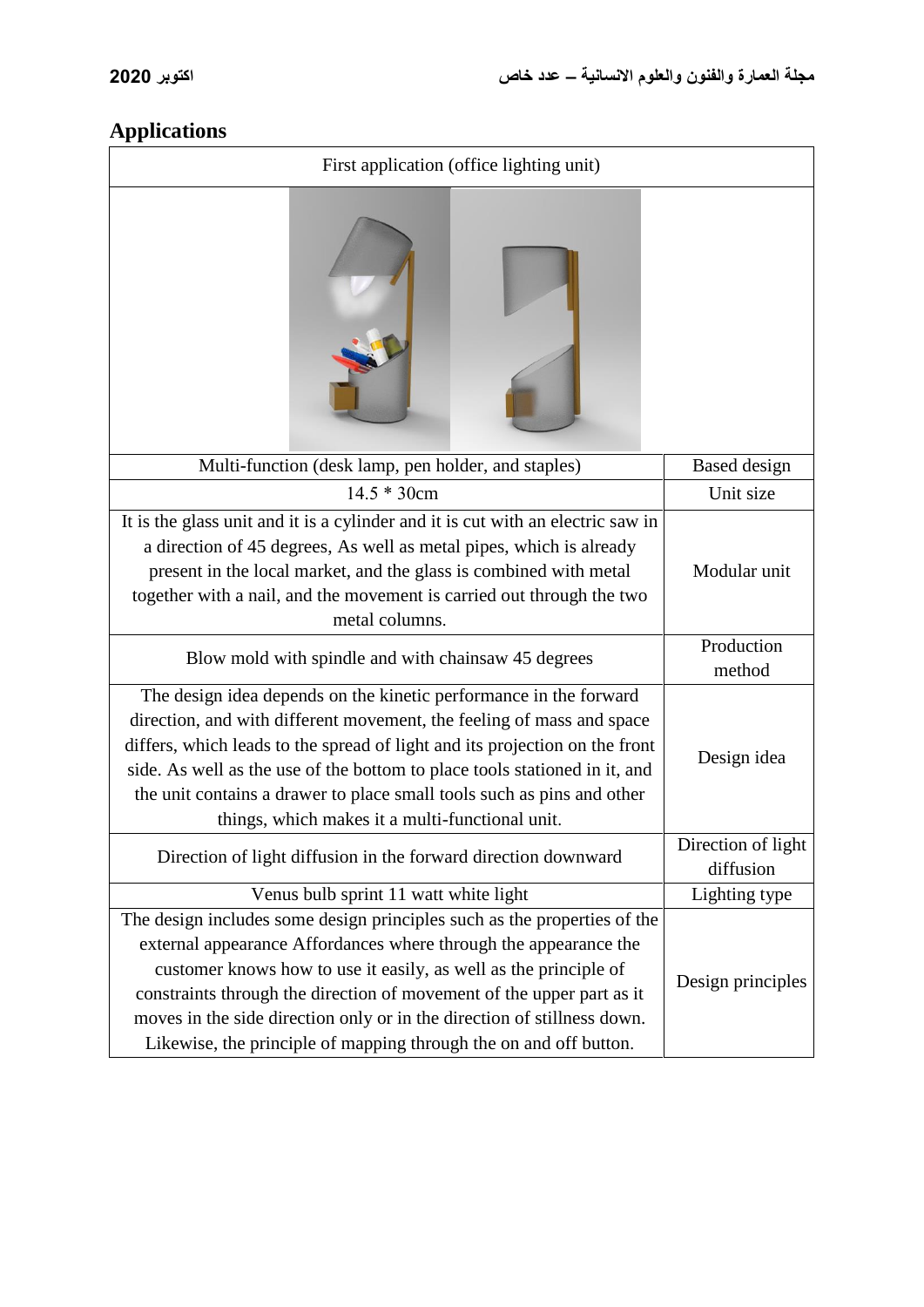|               |                | <b>Color</b><br>alternatives |
|---------------|----------------|------------------------------|
| 14.52<br>9.34 |                |                              |
|               | $Right$ $\neq$ | projection                   |

| Another                           |                                                |
|-----------------------------------|------------------------------------------------|
| Applications                      |                                                |
| Product design                    |                                                |
| <b>based</b><br>on                |                                                |
| multiple forms                    |                                                |
| <b>Multifunctiona</b><br>I design | 10:36<br><b>LLE</b><br><b>LLE</b><br>$E \to E$ |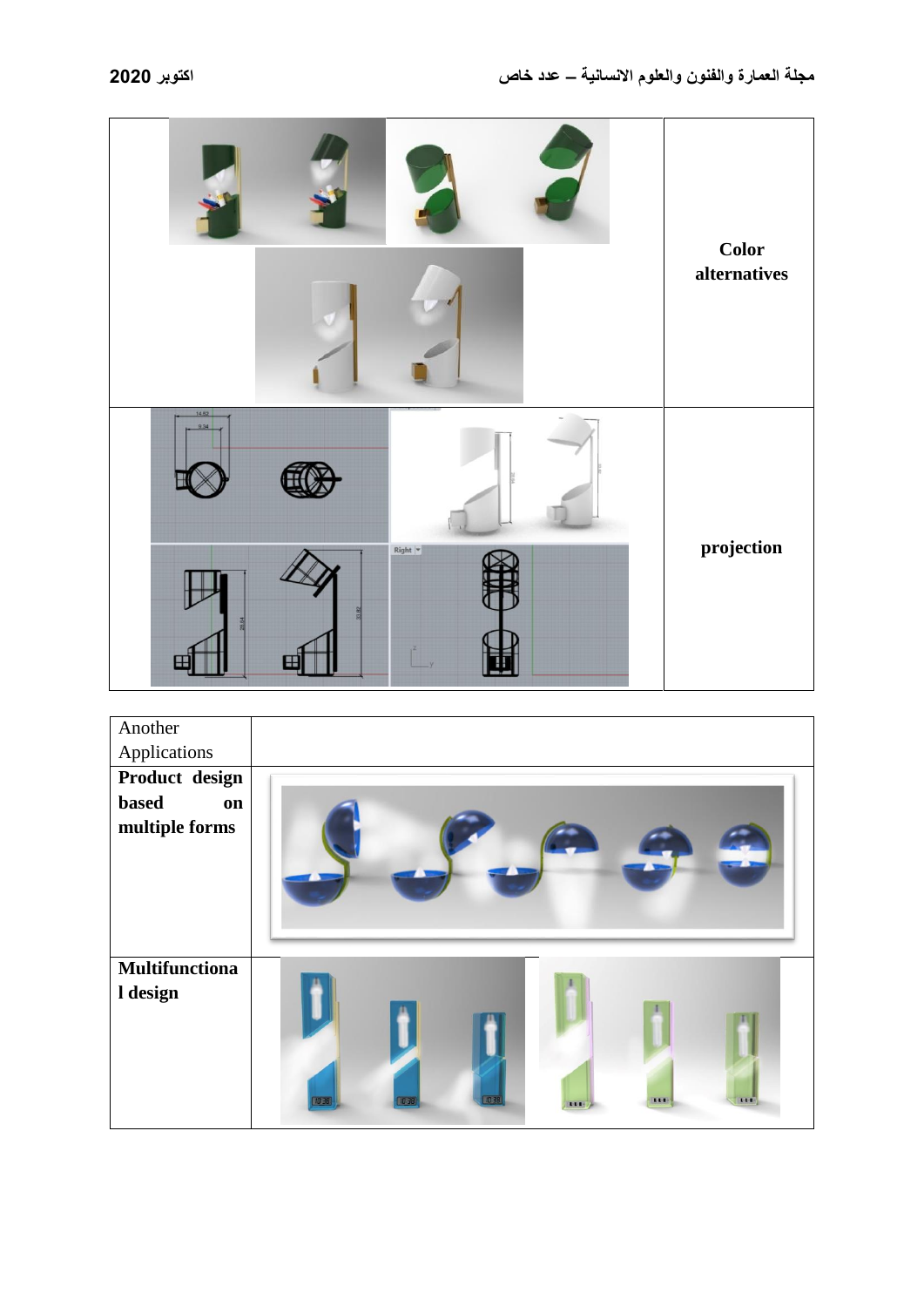| Product design<br><b>based</b><br>on<br>multiple forms                                   |  |
|------------------------------------------------------------------------------------------|--|
| <b>Multifunctiona</b><br>l design                                                        |  |
| Product design<br><b>based</b><br>on<br>multiple forms                                   |  |
| Product design<br><b>based</b><br>on<br>multiple forms                                   |  |
| <b>Multifunctiona</b><br>I design and<br>Product design<br>based<br>on<br>multiple forms |  |

## **Results and recommendations**

### **First the results:**

1- Flexible products such as modular products allow institutions to respond quickly to keep pace with changes in the market.

2- Standard products achieve a great degree of sustainability for the organization, as it focuses on diversifying and improving product performance quickly and continuously.

3- Aesthetic and innovative design is a prerequisite for creating satisfaction among users.

4- Customers desire products that perform more than one job.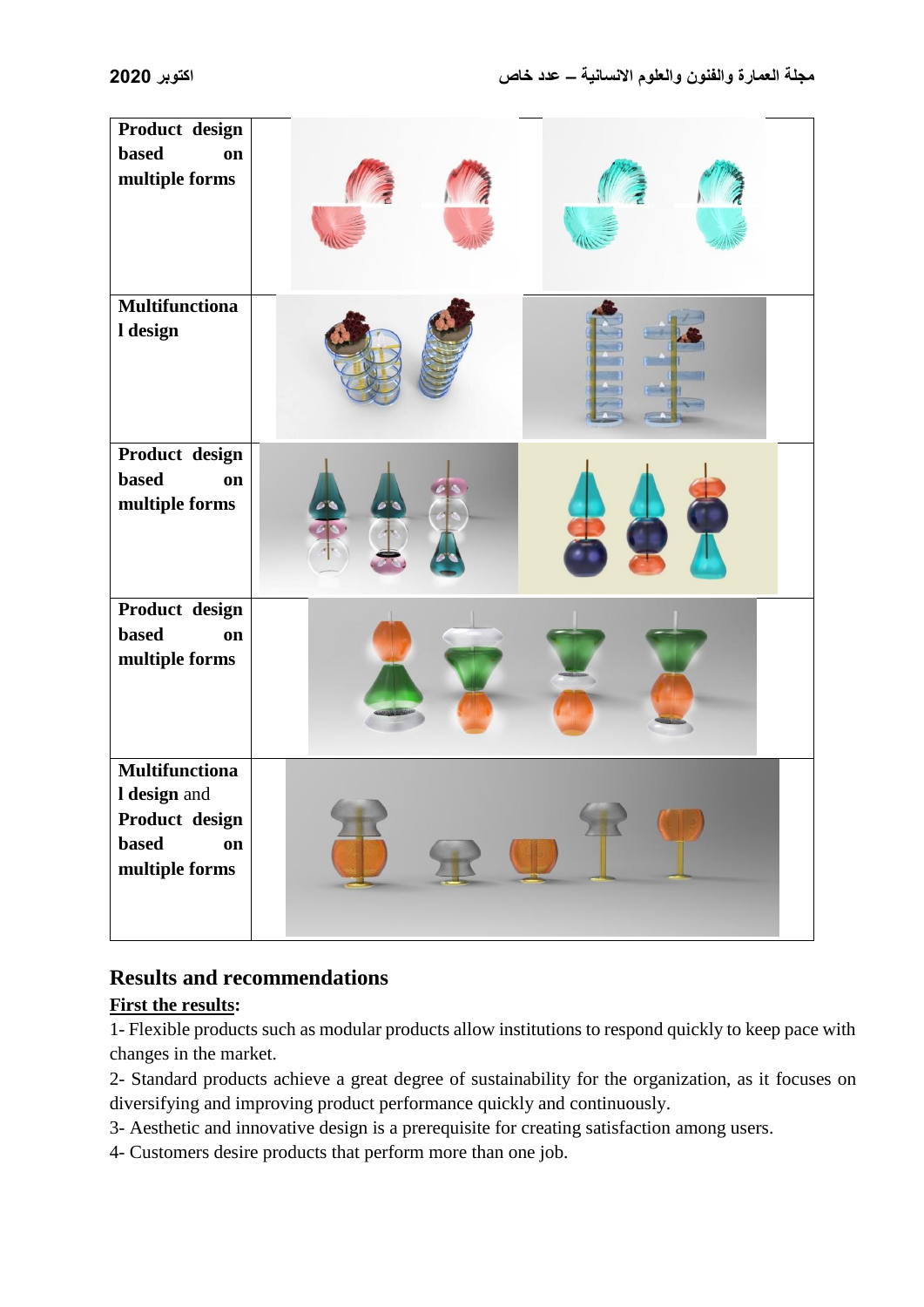5- Human-centered design principles, allow the designer to evaluate solutions and is a quick way to avoid basic design flaws.

6- Unconventionally designed glass lighting units help enrich and distinguish units and add value to the product.

7- A survey study and opinion poll was done for some clients, and some results and ratios for the questionnaire were reached.

8- An applied study was done through designing nine designs for modular lighting units based on multi-functionality or polymorphism or both, and the comparison showed the added values of the design and some principles about human being, and the idea of the design work and its movement.

### **Second, the recommendations:**

1- Glass companies and institutions adopt the standard design methodology.

2- The researcher recommends that the standard design be included in the fields of design at the Faculty of Applied Arts.

3- The necessity of paying attention to studying the standard design through the different materials, in order to use them optimally and to achieve the aesthetic and use goals

## **References:**

Norhan Kamal Eldeen Ebrahim,Eletbarat alwzefia w algamalia letasmem wehtt el edaa alzwgagia lealfragh aldakhly , risalat magester ghyr manshura, kuliyat fonon tatbekaya, gamat Helwan,2019

CHUN-CHE HUANG ,Overview of Modular Product Development, Proc. Natl. Sci*.* Counc. ROC(A) Vol. 24, No. 3, 2000.

DON NORMAN ,The desigen of everyday things, , Published by Basic Books, A Member of the Perseus Books Group, New York,2013.

John K. Gershenson ,MODULARITY IN PRODUCT DESIGN FOR MANUFACTURABILITY, Assistant Professor G. Jagannath Prasad, Graduate Research Associate, Department of Mechanical Engineering ,The University of Alabama, International Journal of Agile Manufacturing, Volume 1, Issue 1, August, 1997.

John K. Gershenson1, G. Jagannath Prasad2, and Srikanth Allamneni ,Modular Product Design: A Life-cycle View , ,Department of Mechanical and Aerospace Engineering ,Utah State University.

 Junfeng Ma ,A SUSTAINABILE MODULAR PRODUCT DESIGN APPROACH WITH KEY COMPONENTS AND UNCERTAIN END-OF-LIFE OPTIONS CON-SIDERATION, Submitted in Partial Fulfillment of the Requirements for the Degree of Doctor of Philosophy, The Pennsylvania State University The Graduate School Department of Industrial and Manufacturing Engineering May 2016.

Radka Nacheva,Principles of User Interface Design: Important Rules that Every Designer Should Follow , university of economic ,varna, October 2015

Samyeon Kim / Seung Ki Moon, Eco-modular product architecture identification and assessment for product recovery, Article in Journal of Intelligent Manufacturing · January 2019, ,Received: 28 January 2016 / Accepted: 28 July 2016, © Springer Science +Business Media New York 2016

[http://www.w-dd.net/design\\_ask/page/2](http://www.w-dd.net/design_ask/page/2) **2/6/2020**